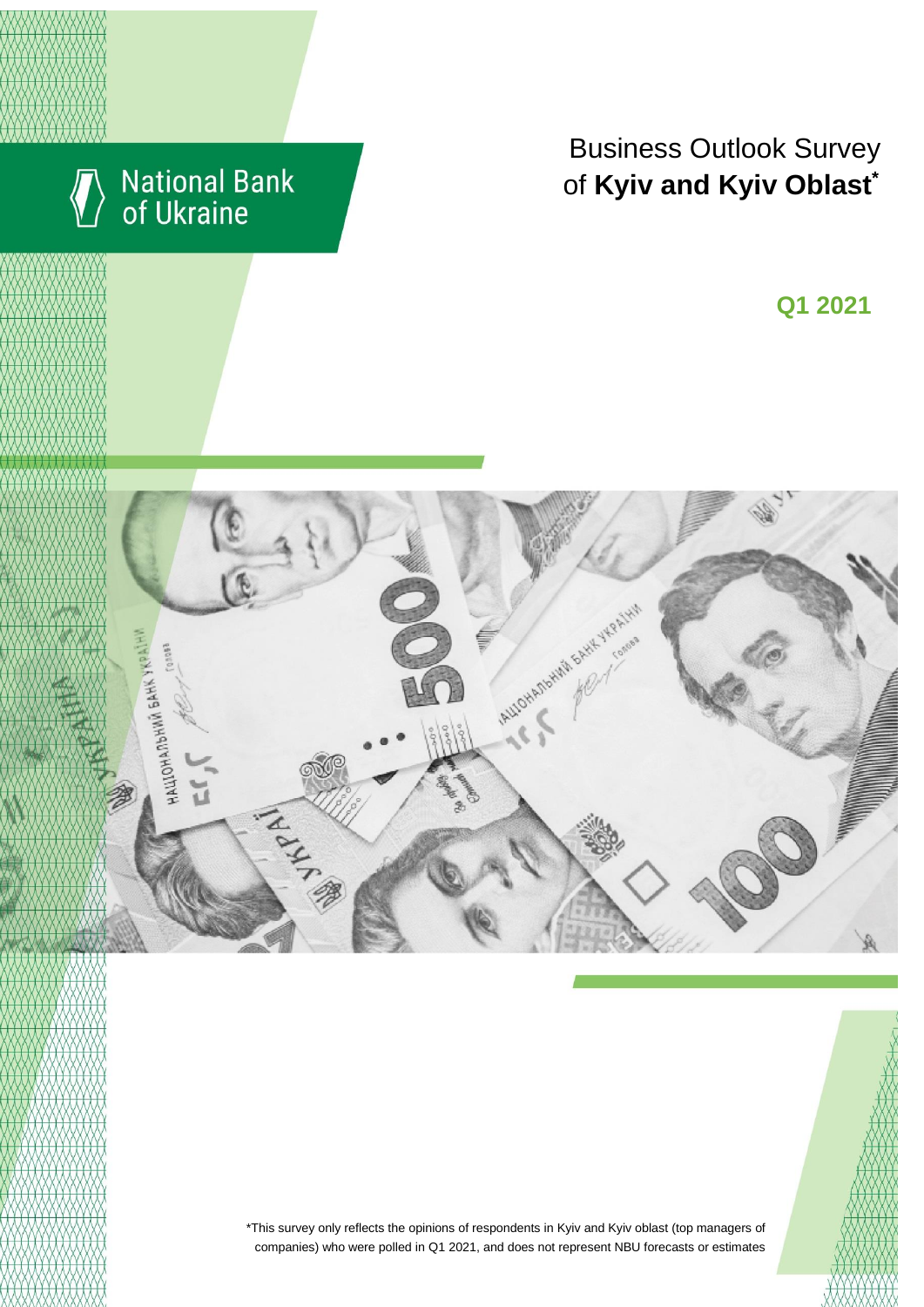**A survey of companies carried out in Kyiv and Kyiv oblast in Q1 2021 showed that respondents expected the output of Ukrainian goods and services would return to growth over the next 12 months. The respondents had positive expectations for the performance of their companies** over this period. Respondents expected prices to continue rising and the hryvnia to depreciate more slowly.

**The top managers of companies said they expected that over the next 12 months:**

- **the output of Ukrainian goods and services would grow** for the first time in the last three quarters: the balance of expectations was 10.3%, compared to (-18.0%) in Q4 2020 (Figure 1) and 5.6% across Ukraine. Respondents from energy and water supply companies had the most optimistic expectations (the balance of expectations was 37.5%)
- **prices for consumer goods and services would rise** at a faster pace**:** 51.7% of respondents expected the inflation rate to be higher than 7.5%, compared to 45.9% in the previous quarter and 50.7% across Ukraine. Respondents referred to the exchange rate and production costs **as the main inflation drivers** (Figure 2)
- **the hryvnia depreciation would decelerate:** 73.2% of respondents (compared to 90.2% in the previous quarter) expected the hryvnia to weaken against the US dollar, the figure across Ukraine being 74.4%
- **the financial and economic standings of their companies would improve:** the balance of expectations was 19.7% (compared to 11.1% in the previous quarter and 12.7% across Ukraine) (see Table). Respondents from agricultural companies had the highest expectations (the balance of responses was 33.3%). At the same time, respondents from construction companies expected their financial and economic standings would not change
- **total sales would increase at a faster pace**: the balance of responses was 24.4%, compared to 19.3% in the previous quarter. Respondents also expected an increase in external sales (the balance of responses was 15.6%). Across Ukraine, the balances of responses were 18.0% and 14.9% respectively
- **investment** in construction and in machinery, equipment, and tools **would increase:** the balances of responses were 2.1% and 10.9%, respectively compared to (-2.2%) and 6.5% in the previous quarter. Across Ukraine, the balances of responses were 1.4% and 11.7% respectively
- **staff numbers would increase moderately:** the balance of responses was 3.4%, compared to 3.8% in Q4 2020. Across Ukraine, staff numbers were expected to decrease insignificantly, with a balance of responses of (-1.9%) (Figure 4). Respondents from trade companies had the highest expectations (the balance of responses was 15.5%)
- **both purchase and selling prices would grow** at a fast pace**:** the balances of responses were 82.1% and 60.2% respectively (compared to 83.6% and 60.9% respectively in Q4 2020) (Figure 6). Respondents from manufacturing and construction companies had the highest expectations of a rise in selling prices (the balances of responses were 91.3% and 88.9% respectively). Respondents cited the exchange rate and wage costs as the main selling price drivers. Assessments of the impact of energy prices and raw material and supplies prices were also high
- **the growth in per-unit production costs** and **wage costs per staff member would decelerate:** the balances of responses were 41.7% and 54.4% respectively (compared to 52.2% and 57.6% respectively in Q4 2020) (Figures 4, 6).

Respondents referred to the unstable political situation and weak demand as the **main drags on the ability of their companies to boost production** (Figure 5). The impact of energy prices was assessed to be significantly higher than in the previous quarter.

Respondents continued to expect **an increase in their borrowing needs** in the near future (Figure 9). The respondents who planned to take out loans (39.7% of those surveyed) usually opted for domestic currency ones. Respondents said that bank lending conditions had eased (Figure 10). Companies continued to refer to high interest rates as the main factor that deterred them from taking out corporate loans (Figure 11).

A total of **98.0% of respondents** said that **they had encountered no difficulties in effecting transactions with funds deposited in bank accounts** (97.5% across Ukraine).

**Assessments of financial and economic standings as of the time of the survey** (Figure 3)

- **Companies assessed their current financial and economic standings as good:** the balance of responses was 3.9% (compared to 8.6% in Q4 2020). The best assessments were reported by respondents from manufacturing companies. Across Ukraine, the current financial and economic standings of companies continued to be assessed as bad, the balance of responses being (-0.7%).
- **Finished goods stocks** increased and **were assessed higher than normal:** the balance of responses was 1.3%, compared to (-6.6%) in Q4 2020.
- **Companies had sufficient unutilized production capacity to meet any unexpected rise in demand**: the balance of responses was 10.7%, compared to 12.3% in Q4 2020.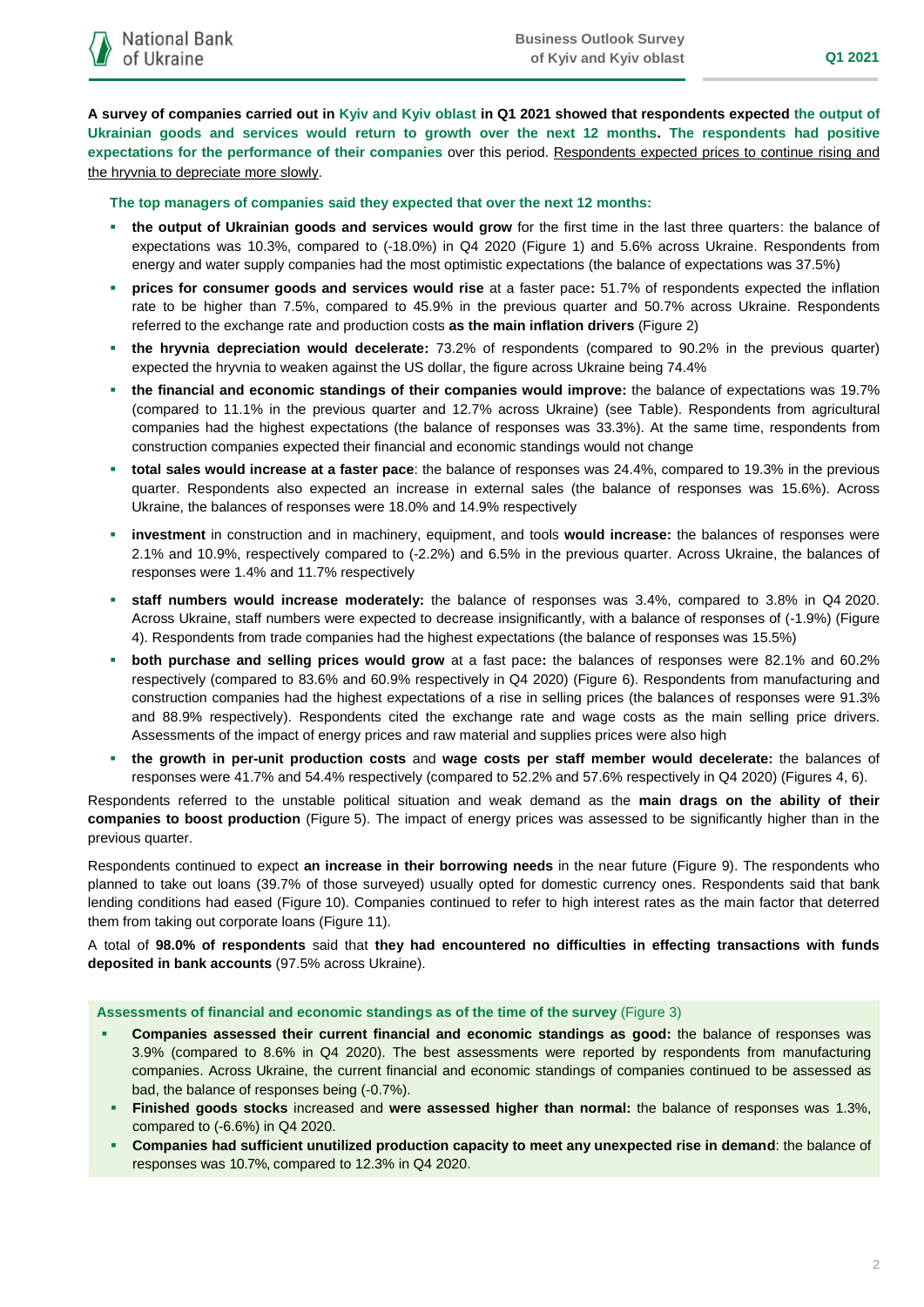#### **Survey Details1,2**



- **Period: 2 February through 3 March 2021.**
- A total of 207 companies were polled.
- A representative sample was generated on the basis of the following economic activities: agriculture, the manufacturing industry, energy and water supply, construction, trade, transport and communications, and other economic activities.



#### **Business Outlook Index for Next 12 Months in Terms of Oblasts<sup>3</sup> , %**

\*a quartile is the value of the BOI where an ordered sample is divided into four equal-sized subgroups

\*\* a median is the value of the BOI in the middle of an ordered sampled where the sample is divided into two equal-sized subgroups

#### **Table. The Business Outlook Index of Companies in Kyiv and Kyiv Oblast and Its Components**

| <b>Expectations over next 12 months for</b>   | Balances of responses, % |                               |        |        |       |
|-----------------------------------------------|--------------------------|-------------------------------|--------|--------|-------|
|                                               | Q1 20                    | Q <sub>2</sub> 2 <sub>0</sub> | Q3 20  | Q4 20  | Q1 21 |
| Financial and economic standings              | 23.4                     | $-1.0$                        | 9.9    | 11.1   | 19.7  |
| <b>Total sales</b>                            | 30.7                     | 5.4                           | 13.7   | 19.3   | 24.4  |
| Investment in construction                    | $-3.3$                   | $-15.8$                       | $-4.9$ | $-2.2$ | 2.1   |
| Investment in machinery, equipment, and tools | 11.4                     | $-9.2$                        | 9.2    | 6.5    | 10.9  |
| Staff numbers                                 | 3.5                      | $-17.3$                       | $-2.5$ | 3.8    | 3.4   |

<sup>1</sup> This sample was generated in proportion to the contribution of each oblast and each economic activity to Ukraine's gross value added.

1

<sup>&</sup>lt;sup>2</sup> Data for totals and components may be subject to rounding effects.

<sup>&</sup>lt;sup>3</sup> The business outlook index (BOI) is an aggregate indicator for expected business performance over the next 12 months. It is calculated using the balances of respondents' responses regarding changes in the financial and economic standings of their companies and future economic activity.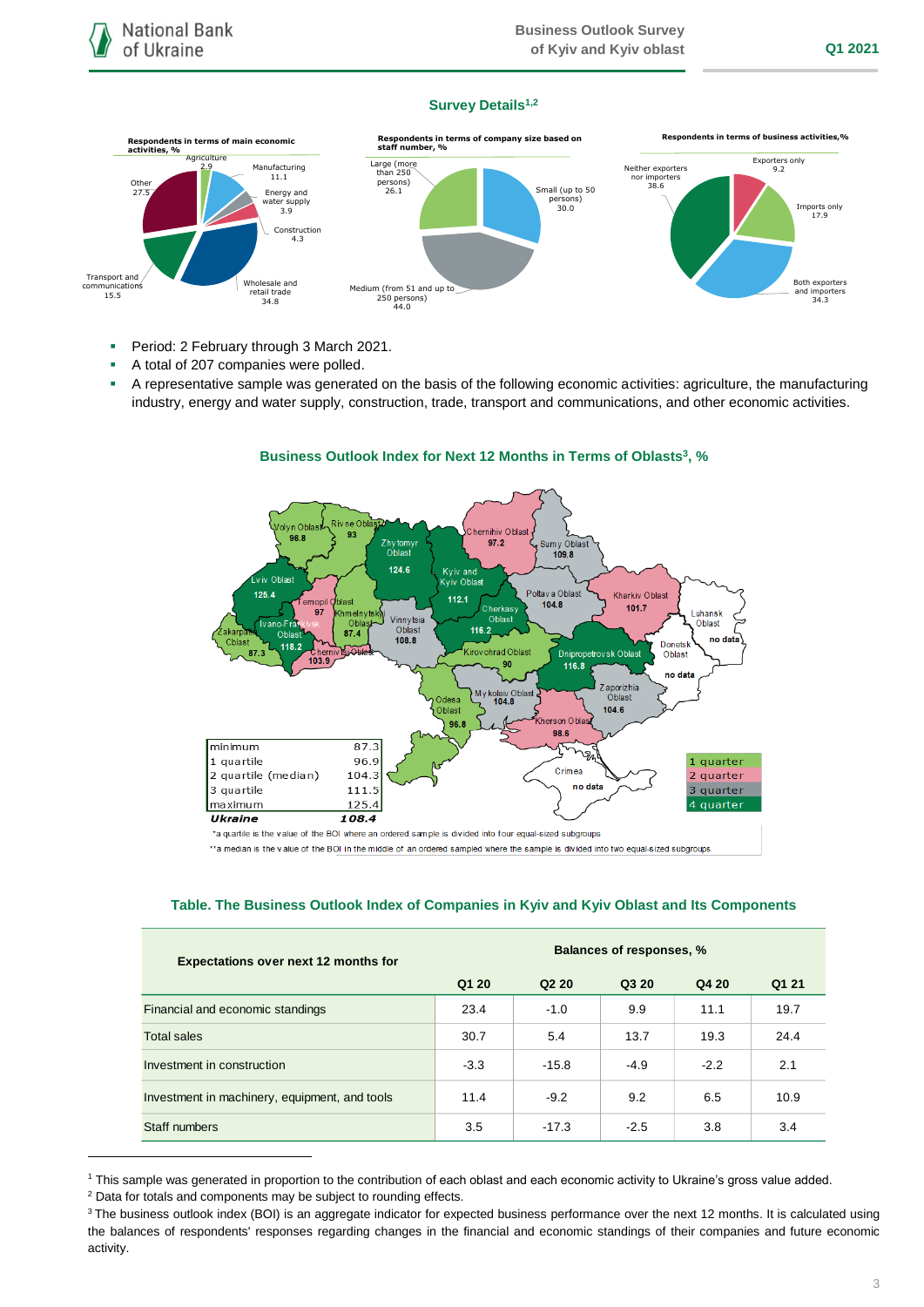#### Figure 1 Figure 2





## Figure 3 **Figure 4**



**Financial and economic standings** Finished goods stocks

**Unutilized production capacity** 





**Staff level and wage cost expectations for next 12 months, balance of responses**



#### Figure 5 **Figure 6**



**Expectations of producer prices for next 12 months, balance of responses**